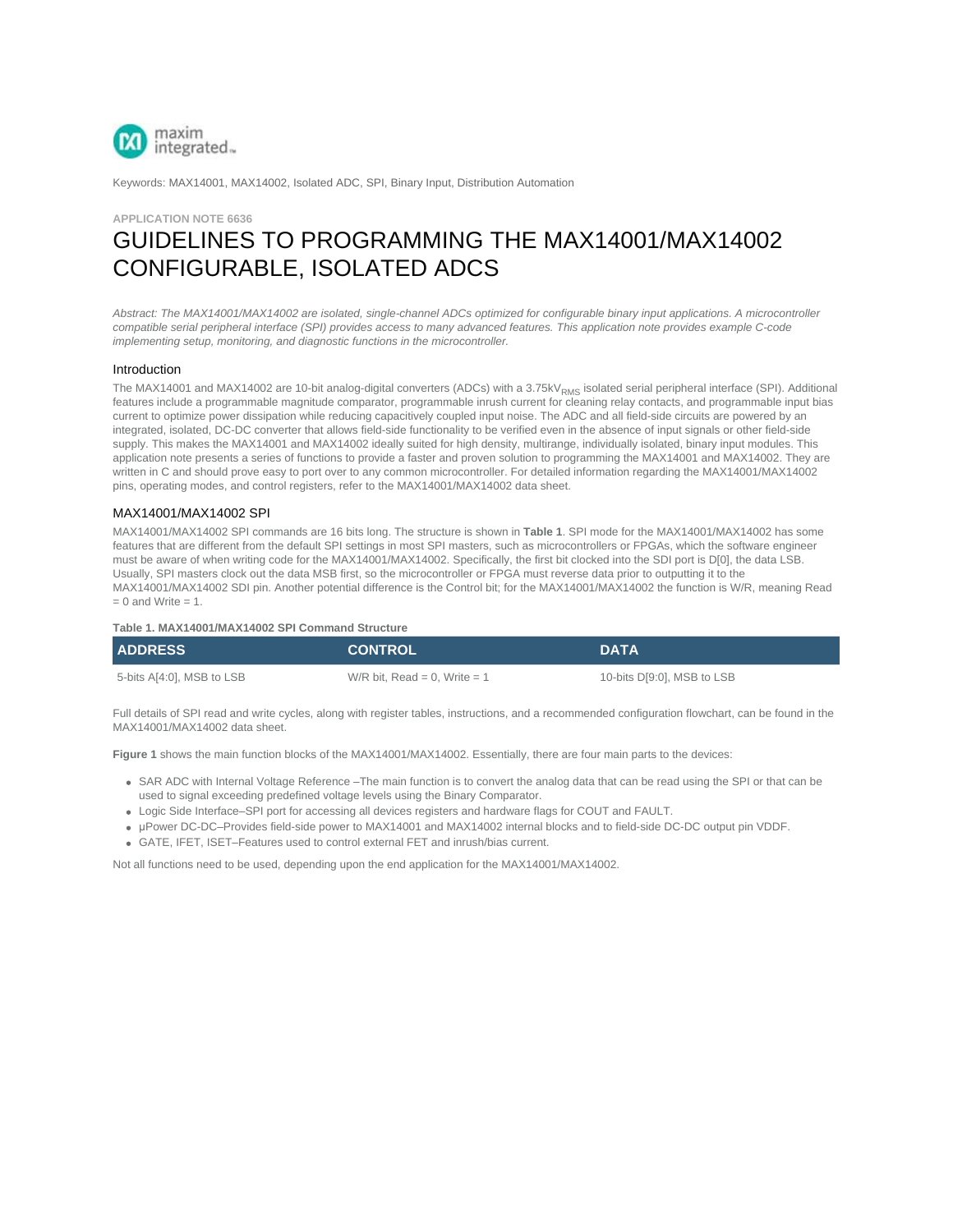

*Figure 1. MAX14001 Functional Diagram*

# MAX14001/MAX14002 – Application Examples

#### **Configurable, Multirange Binary Input with Wetting Current Control**

The MAX14001/MAX14002 are designed to support applications in protection relays and similar high-voltage binary input applications. Configurable features support an external high-voltage FET that passes small current or wetting pulses used to clean relay contacts within the monitored equipment. A typical application circuit is shown in **Figure 2**. The targeted application is Distribution Automation, and the MAX14001/MAX14002's ADC monitors a DC or AC voltage (typically in the range 24V to 300V) passed through HV Relay/Circuit Breaker. The MAX14001/MAX14002's Configurable Comparator Thresholds are used to support different full-scale system voltages. In this circuit example the GATE voltage from the MAX14001 is used to bias external power FET; the configurable current DAC (IFET) regulates the bias current to clamp the capacitively coupled noise on the HV relay/circuit breaker and to control the inrush current, which is used to clean the oxides from mechanical relays.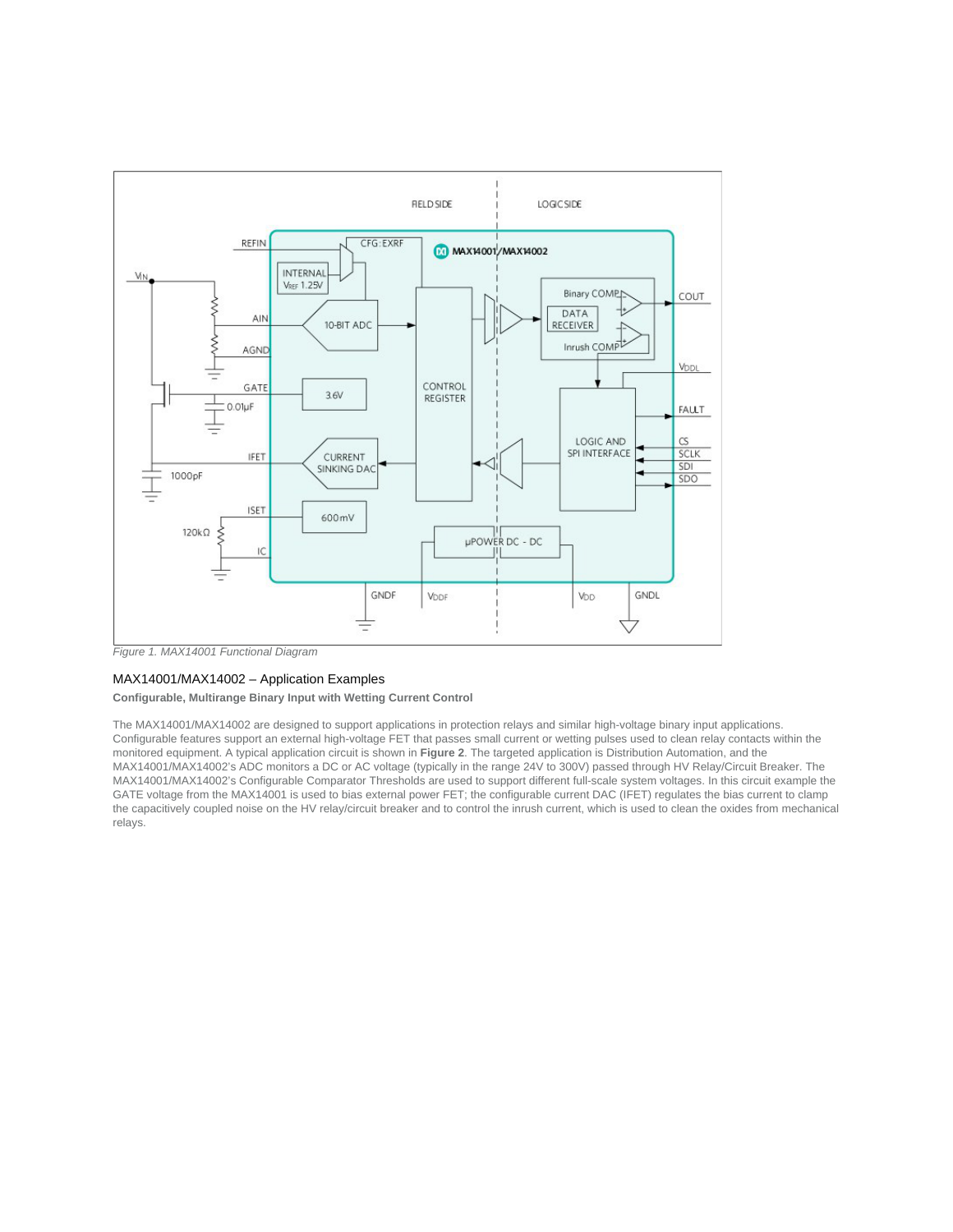

*Figure 2. Multilevel binary input module using MAX14001.*

This application shows a single MAX14001, but multiple MAX14001s and MAX14002s can be daisy-chained to support a multichannel solution. In this application mode, full use is made of the features within the IC, which requires access to all the registers. Refer to the configuration flowchart (Figure 12 in the MAX14001/MAX14002 data sheet) for the Register Programming after Power-On Reset.

## **Easy-to-Use Isolated ADC**

**Figure 3** illustrates how easy it is to use the MAX14001 or MAX14002 as a simple isolated ADC, taking advantage of their integrated isolated DC-DC to design systems, which require no field-side power supply. The use of the device in this mode is greatly simplified, with just a few decisions to make that impact the initial configuration programming:

- Configuration is set using the CFG register: select Voltage Reference and decide whether to use the internal voltage reference or an external device.
- Read unfiltered ADC data (ADC register) or filtered ADC data (FADC register).
- Set upper and lower comparator thresholds by programming the THL and THU registers.
- Interrogate the FAULT register to determine the cause of the FAULT pin asserting. Set the bits in the FLTEN register to enable or disable the fault sources.
- All other registers INRR, INRT, INRP, and all the "verification" registers can be ignored for "simple ADC mode", which does not use the other features of the MAX14001 or MAX14002.

The MAX14002 is a more cost-effective selection than the MAX14001 in the application if no inrush or bias current features are needed. The INRR, INRT, and INRP registers are read-only in the MAX14002. Refer to the MAX14001/MAX14002 data sheet for the difference between MAX14001 and MAX14002.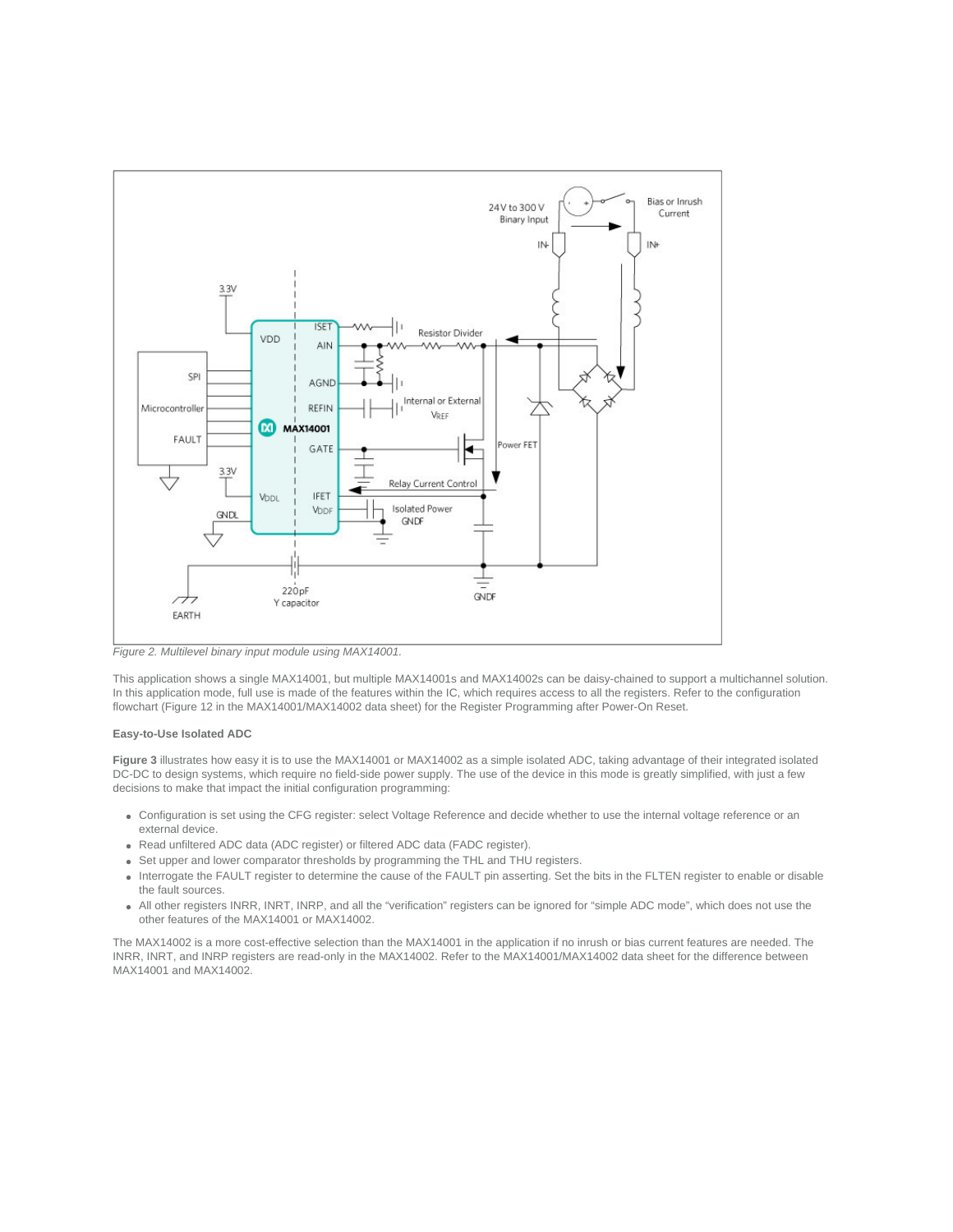

*Figure 3. MAX14001/MAX14002 Isolated ADC with Integrated DC-DC*

## Source Code

This application note provides C source code examples, essentially providing driver functions to access the multiple registers within the MAX14001/MAX14002 for configuration, control, and diagnostic features.

// local variables for registers

UInt16 reg\_FLAGS = 0x000; UInt16 reg\_FLTEN = 0x000; UInt16  $reg\_THU = 0x000;$  $UInt16 reg_{IHL} = 0x000;$ UInt16  $reg$  INRR =  $0 \times 000$ ; UInt16 reg\_ INRT = 0x000; UInt16  $reg$  INRP =  $0 \times 000$ ; UInt16 reg\_CFG = 0x000; UInt16 reg\_ ENBL = 0x000; UInt16  $reg_WVR = 0 \times 000$ ; bool fault\_pin = false; // means no fault #region Basic calls to setup and read first results of MAX14001 // Initialize device MAX14001\_ Initialize();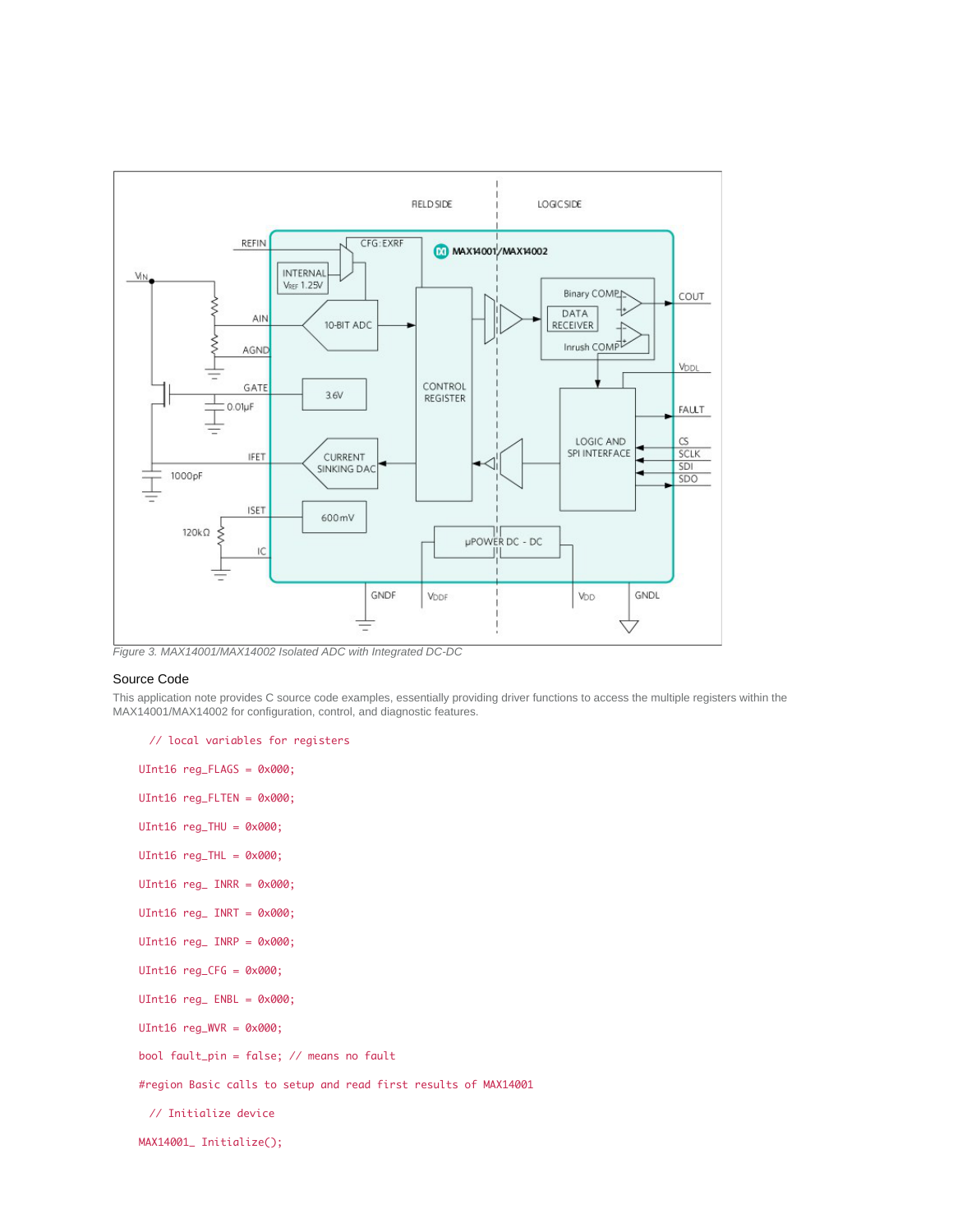```
// read the 2 ADC registers
UInt16 ADC_value_ new = MAX14001_read(MAX14001_ADC_adr);
UInt16 FADC_value_new = MAX14001_read(MAX14001_FADC_adr);
#endregion
#region MAX14001 commands
private void MAX14001_ Initialize()
{
 MAX14001_ write(0x0c, 0x294); // enable register write
 MAX14001_Reg_ReadAll_Click ( null, null ); // reads all registers and stores results in local variables
 // Write the values back to their appropriate verification registers to clear the MV Fault
 MAX14001_write (0x10 + MAX14001_FLTEN_adr, reg_FLTEN);
 MAX14001_write (0x10 + MAX14001_THU_ adr, reg_THU);
 MAX14001_write (0x10 + MAX14001_THL_ adr, reg_THL);
 MAX14001_write (0x10 + MAX14001_INRR_ adr, reg _INRR);
 MAX14001_write (0x10 + MAX14001_INRT_ adr, reg _INRT);
 MAX14001_write (0x10 + MAX14001_INRP_ adr, reg _INRP);
 MAX14001_write (0x10 + MAX14001_CFG_ adr, reg_CFG);
 MAX14001_write (0x10 + MAX14001_ENBL_ adr, reg _ENBL);
}
private void MAX14001_Reg_ReadAll_ Click( object sender, EventArgs e)
{
 reg_FLTEN = 0x3ff & MAX14001_read (MAX14001_FLTEN_adr);
 reg_THU = 0x3ff & MAX14001_read (MAX14001_THU_adr);
 reg_THL = 0x3ff & MAX14001_read (MAX14001_THL_adr);
  reg_ INRR = 0x3ff & MAX14001_read (MAX14001_INRR_adr);
  reg_ INRT = 0x3ff & MAX14001_read (MAX14001_INRT_adr);
  reg_ INRP = 0x3ff & MAX14001_read (MAX14001_INRP_adr);
 reg_CFG = 0x3ff & MAX14001_read (MAX14001_CFG_adr);
 reg_ ENBL = 0x3ff & MAX14001_read (MAX14001_ENBL_adr);
  reg_WVR = 0x3ff & MAX14001_read (MAX14001_WVR_adr);
}
private void Read_Fault_Register_btn_ Click ( object sender, EventArgs e)
{
 // read Error flags to clear them
```

```
MAX14001_read (MAX14001_FLAGS_adr);
```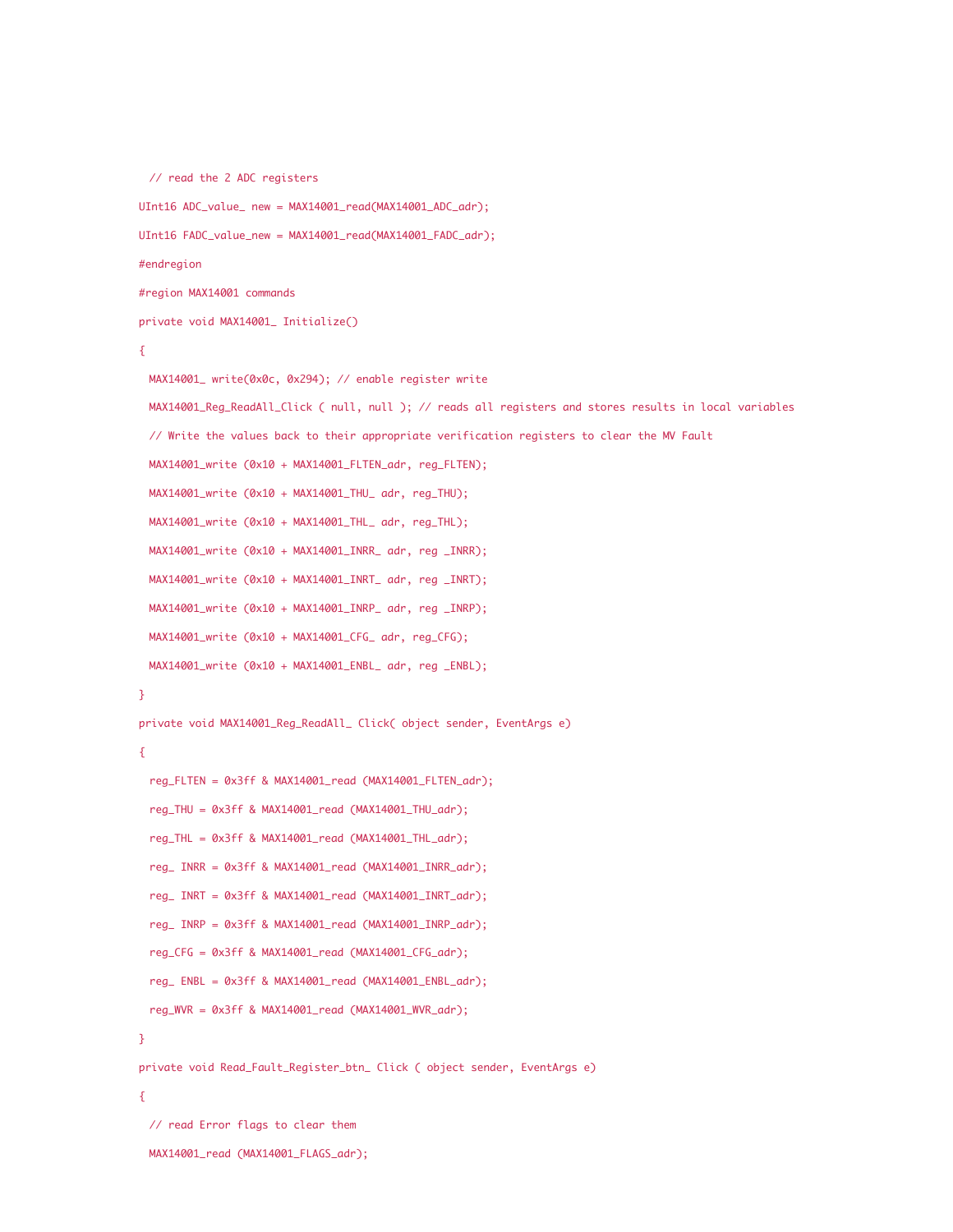```
// read Error flags to get the new value
     MAX14001_read (MAX14001_FLAGS_adr);
     reg_FLAGS = 0x3ff & MAX14001EVAL_USB2PMB_adapter.GPI_ read(1); // read FAULT pin
     update_FAULT_ LEDs ();
    }
    private void FullReset_btn_ Click ( object sender, EventArgs e)
    {
     MAX14001_ write(0x0b, 0x80); // writes ACT register RSET bit
     MAX14001_Reg_ReadAll_Click( null, null);
    }
    private void RegisterReset_btn_ Click ( object sender, EventArgs e)
    {
     MAX14001_ write(0x0b, 0x40); // writes ACT register SRES bit
     MAX14001_Reg_ReadAll_Click( null, null);
    }
    private void Trigger_Inrush_Pulse_btn_ Click ( object sender, EventArgs e)
    {
     // Trigger inrush current Register 0x0b bit 9
     MAX14001_ write(0x0b, 0x200); // writes ACT register INPLS bit
     MAX14001_Reg_ReadAll_Click( null, null);
    }
private void FLTen_cb_ CheckedChanged ( object sender, EventArgs e)
    {
     reg_FLTEN = 0;if (FLTen_00_ADC_ cb.Checked) reg_FLTEN += 0x02;
     if (FLTen_01_INRD_ cb.Checked) reg_FLTEN += 0x04;
     if (FLTen_02_SPI_ cb.Checked) reg_FLTEN += 0x08;
     if (FLTen_03_COM_ cb.Checked) reg_FLTEN += 0x10;
     if (FLTen_04_CRCL_ cb.Checked) reg_FLTEN += 0x20;
     if (FLTen_05_CRCF_ cb.Checked) reg_FLTEN += 0x40;
     if (FLTen_06_FET_ cb.Checked) reg_FLTEN += 0x80;
     if (FLTen_07_MVL_ cb.Checked) reg_FLTEN += 0x100;
     MAX14001_ write(MAX14001_FLTEN_adr, reg_FLTEN);
     // Write the values back to their appropriate verification registers
     MAX14001_write (0x10 + MAX14001_FLTEN_adr, reg_FLTEN);
```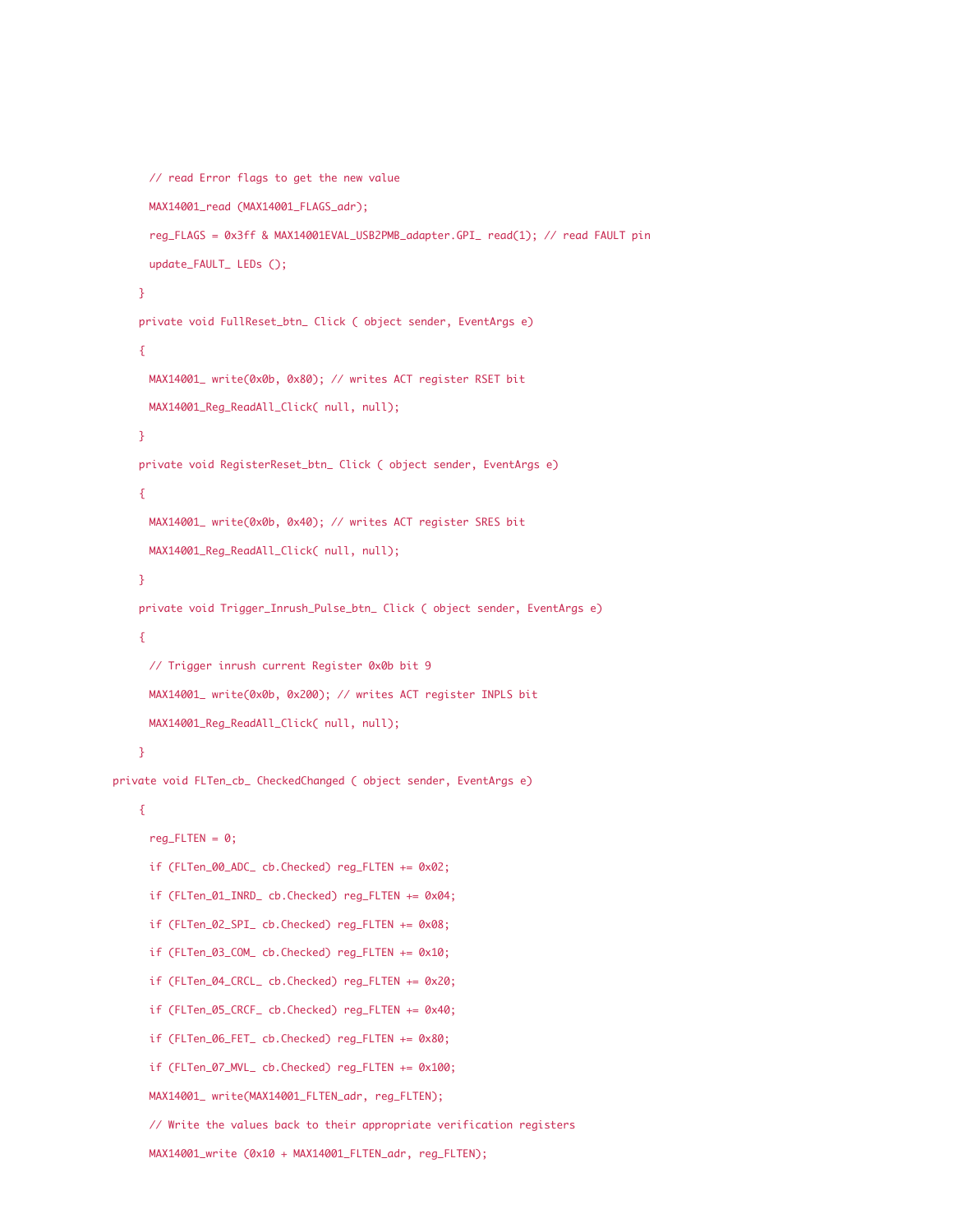```
MAX14001_Reg_ReadAll_Click( null, null);
}
private void cb_FAST_mode_ Click ( object sender, EventArgs e)
{
 if ( cb_FAST_ mode.Checked) reg_CFG |= 0x02;
 else reg_CFG &= 0xfd;
 MAX14001_ write(MAX14001_CFG_adr, reg_CFG);
 // Write the values back to their appropriate verification registers
 MAX14001_write (0x10 + MAX14001_CFG_ adr, reg_CFG);
 MAX14001_Reg_ReadAll_Click( null, null);
}
private void cb_Use_Unfiltered_ADC_IRAW_ Click ( object sender, EventArgs e)
{
 if ( cb_Use_Unfiltered_ADC_IRAW.Checked) reg_CFG |= 0x01;
 else reg_CFG &= 0xfe;
 MAX14001_ write(MAX14001_CFG_adr, reg_CFG);
 // Write the values back to their appropriate verification registers
 MAX14001_write (0x10 + MAX14001_CFG_ adr, reg_CFG);
 MAX14001_Reg_ReadAll_Click( null, null);
}
private void cb_Enable_Input_Current_ENA_ Click ( object sender, EventArgs e)
{
 if ( cb_Enable_Input_Current_ENA.Checked) reg_ENBL |= 0x10;
 else reg_ENBL &= 0xef;
 MAX14001_ write(MAX14001_ENBL_adr, reg_ENBL);
 // Write the values back to their appropriate verification registers
 MAX14001_write (0x10 + MAX14001_ENBL_ adr, reg _ENBL);
 MAX14001_Reg_ReadAll_Click( null, null);
}
private void cb_EXRF_ Click ( object sender, EventArgs e)
{
 if ( cb_EXRF.Checked) reg_CFG |= 0x20;
 else reg_CFG &= 0xdf;
 MAX14001_ write(MAX14001_CFG_adr, reg_CFG);
```

```
// Write the values back to their appropriate verification registers
```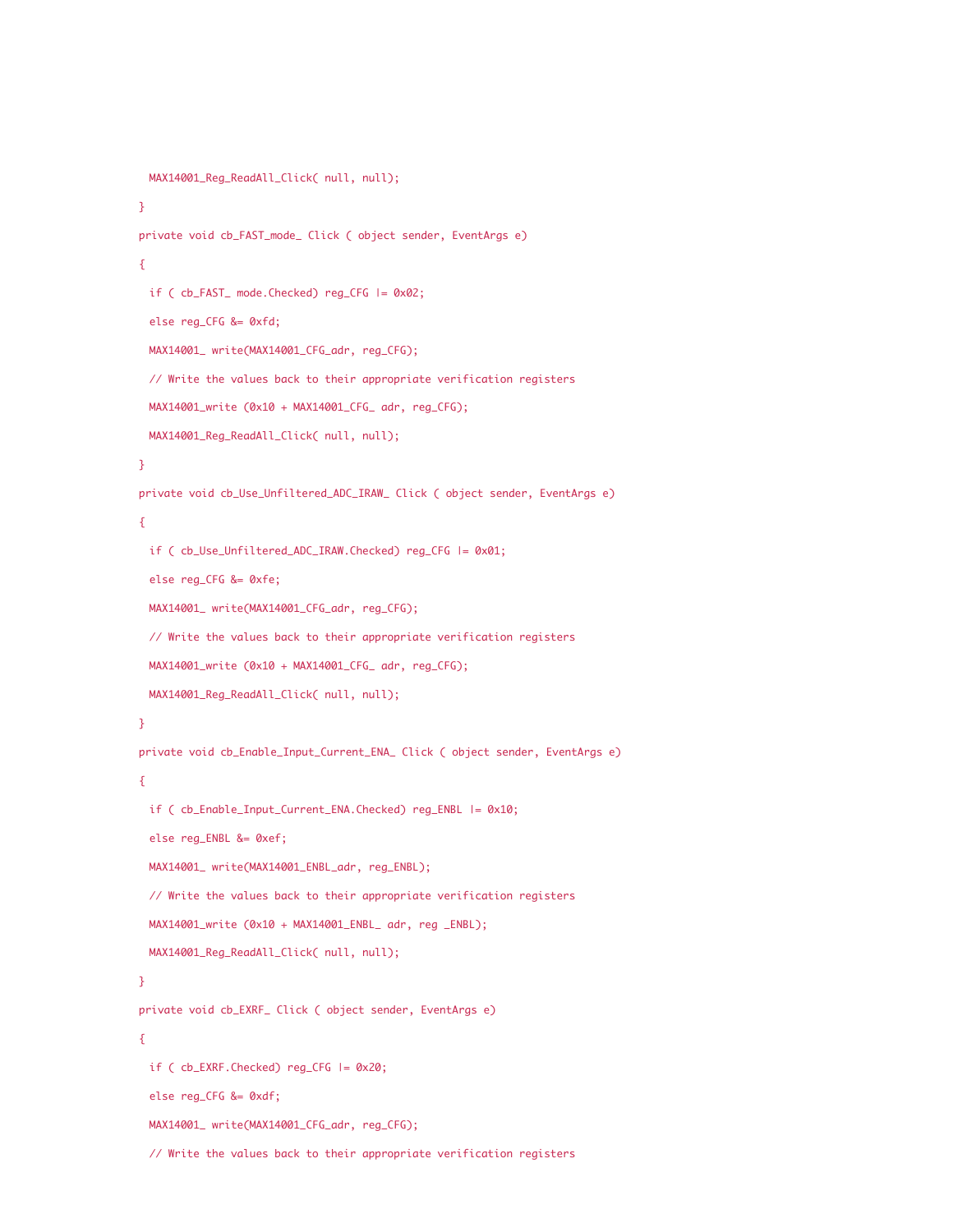```
MAX14001_write (0x10 + MAX14001_CFG_ adr, reg _CFG);
 MAX14001_Reg_ReadAll_Click( null, null);
}
private void cb_EXTI_ Click ( object sender, EventArgs e)
{
 if ( cb_EXTI.Checked) reg_CFG |= 0x10;
 else reg_CFG &= 0xef;
 MAX14001_ write(MAX14001_CFG_adr, reg_CFG);
 // Write the values back to their appropriate verification registers
 MAX14001_write (0x10 + MAX14001_CFG_ adr, reg _CFG);
 MAX14001_Reg_ReadAll_Click( null, null);
}
private void cmb_TINR_ SelectionChangeCommitted ( object sender, EventArgs e)
{
 reg_INRP = (UInt16) ( reg_INRP & 0x3c3); // set the TINR bits all to 0
 reg_INRP = (UInt16) ((UInt 16)( cmb_TINR.SelectedIndex<<2) + reg_INRP);
 MAX14001_ write(MAX14001_INRP_adr, reg_INRP);
 // Write the values back to their appropriate verification registers
 MAX14001_write (0x10 + MAX14001_INRP_ adr, reg _INRP);
 MAX14001_Reg_ReadAll_Click( null, null);
}
private void cmb_IINR_ SelectionChangeCommitted ( object sender, EventArgs e)
{
 reg_INRP = (UInt16) ( reg_INRP & 0x03f); // set the IINR bits all to 0
 reg_INRP = (UInt16) ((UInt 16)( cmb_IINR.SelectedIndex<<6) + reg_INRP);
 MAX14001_ write(MAX14001_INRP_adr, reg_INRP);
 // Write the values back to their appropriate verification registers
 MAX14001_write (0x10 + MAX14001_INRP_ adr, reg _INRP);
 MAX14001_Reg_ReadAll_Click( null, null);
}
private void cmb_InrLim_ SelectionChangeCommitted ( object sender, EventArgs e)
{
 reg_INRP = (UInt16) ( reg_INRP & 0x3fc); // set the DU bits all to 0
 reg_INRP = (UInt16) ((UInt 16)( cmb_InrLim.SelectedIndex) + reg_INRP);
 MAX14001_ write(MAX14001_INRP_adr, reg_INRP);
```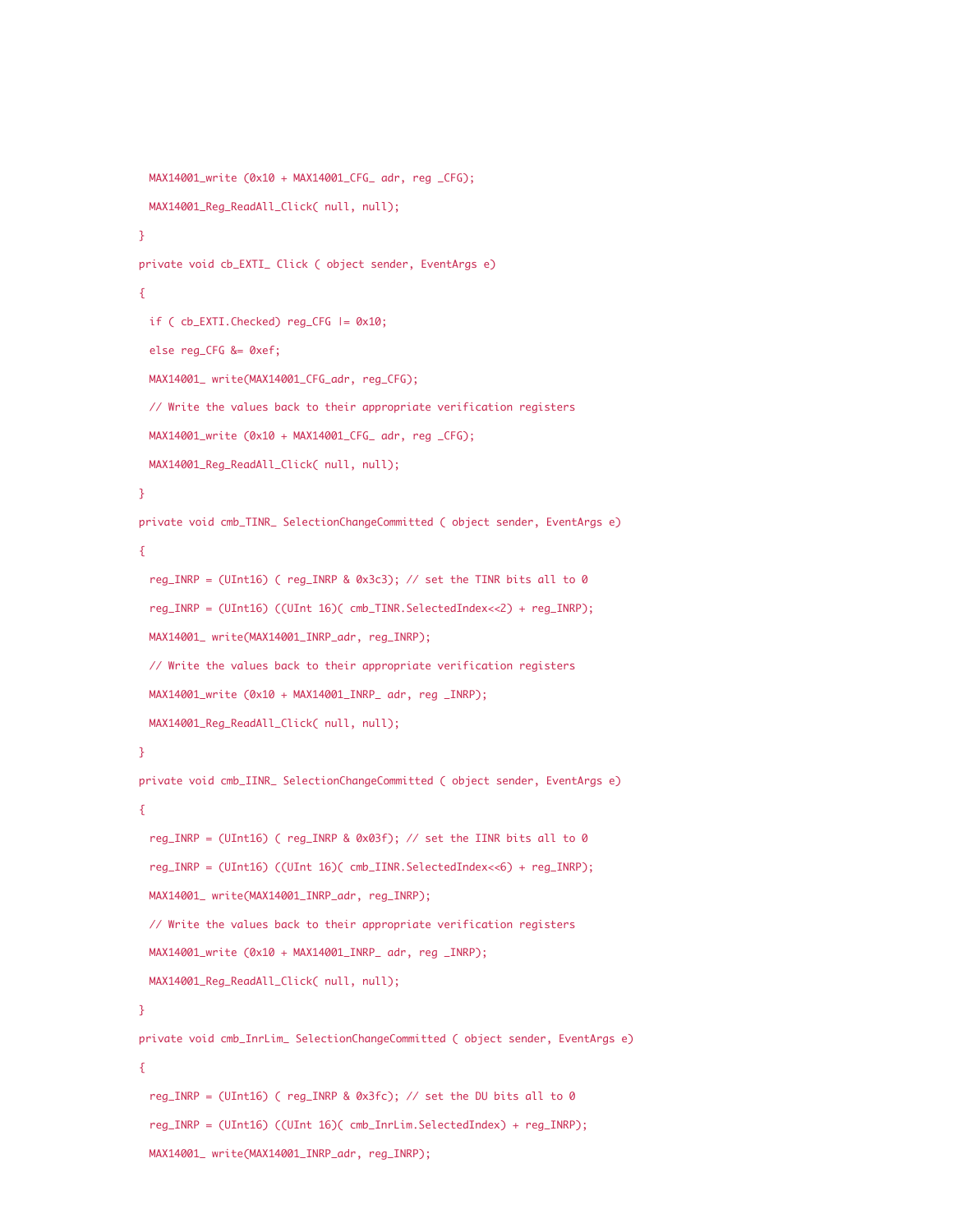```
// Write the values back to their appropriate verification registers
 MAX14001_write (0x10 + MAX14001_INRP_ adr, reg _INRP);
 MAX14001_Reg_ReadAll_Click( null, null);
}
private void cmb_IBIAS_ SelectionChangeCommitted ( object sender, EventArgs e)
{
 reg_CFG = (UInt16) ( reg_CFG & 0x03f); // set the IBIAS bits all to 0
 reg_CFG = (UInt16) ((UInt 16)( cmb_IBIAS.SelectedIndex<<6) + reg_CFG);
 MAX14001_ write(MAX14001_CFG_adr, reg_CFG);
 // Write the values back to their appropriate verification registers
 MAX14001_write (0x10 + MAX14001_CFG_ adr, reg_CFG);
 MAX14001_Reg_ReadAll_Click( null, null);
}
private void cb_FiltSet_ SelectionChangeCommitted ( object sender, EventArgs e)
{
 reg_CFG = (UInt16) ( reg_CFG & 0x3f3); // set the FT bits all to 0
 reg_CFG = (UInt16) ((UInt 16)( cb_FiltSet.SelectedIndex<<2) + reg_CFG);
 MAX14001_ write(MAX14001_CFG_adr, reg_CFG);
 // Write the values back to their appropriate verification registers
 MAX14001_write (0x10 + MAX14001_CFG_ adr, reg_CFG);
 MAX14001_Reg_ReadAll_Click( null, null);
}
#endregion
#region MAX14001 device driver (SPI interface)
 /// <summary>
 /// Below register access calls and register Name constants
 /// SPI-Driver for MAX14001
 /// </summary>
 ///
 // device has only 8 registers:
 /* Register_Name Direction */
  /*---------------------------------------------*/
 /* ADC R/W */ public const byte
 MAX14001_ADC_adr =0x00;
 /* Filtered ADC R/W */ public const byte
```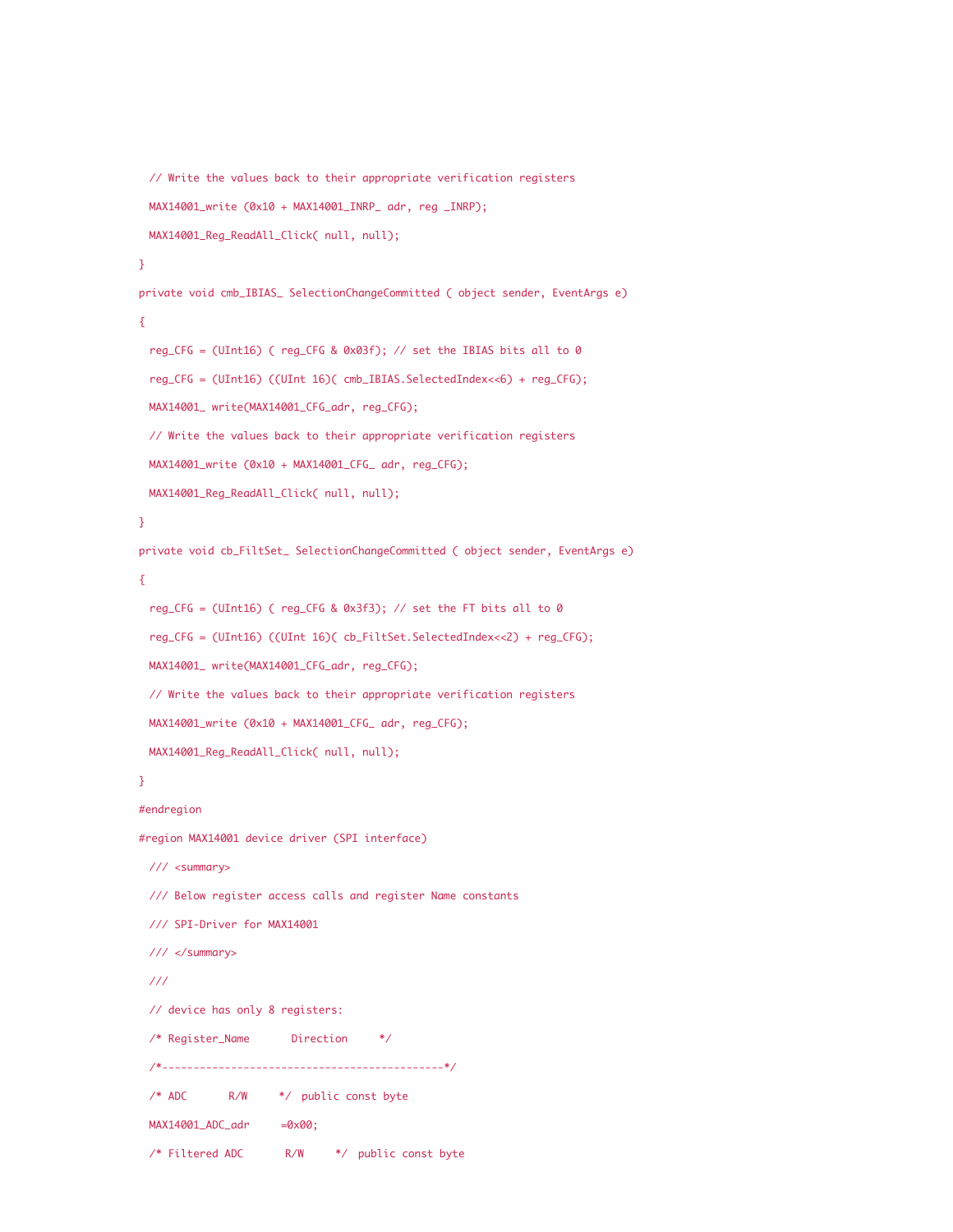| $MAX14001$ $FADC$ $adr$ $=0x01$ ;                        |  |  |
|----------------------------------------------------------|--|--|
| /* Error Flags R/W */ public const byte                  |  |  |
| $MAX14001_FLAGS_adr$ = 0x02;                             |  |  |
| /* FAULT Enable R/W */ public const byte                 |  |  |
| $MAX14001$ FLTEN_adr =0x03;                              |  |  |
| /* Lower Threshold R/W */ public const byte              |  |  |
| $MAX14001$ _THL_adr =0x04;                               |  |  |
| /* Upper Threshold R/W */ public const byte              |  |  |
| $MAX14001_THU_adr$ =0x05;                                |  |  |
| /* Inrush Reset R/W */ public const byte                 |  |  |
| $MAX14001_INRR\_adr$ =0x06;                              |  |  |
| /* Inrush Trigger R/W */ public const byte               |  |  |
| $MAX14001$ _INRT_adr =0x07;                              |  |  |
| /* Inrush Pulse R/W */ public const byte                 |  |  |
| $MAX14001$ _INRP_adr =0x08;                              |  |  |
| /* Configuration R/W */ public const byte                |  |  |
| MAX14001_CFG_adr =0x09;                                  |  |  |
| /* Enable R/W */ public const byte                       |  |  |
| MAX14001_ENBL_adr =0x0a;                                 |  |  |
| /* Write Verification R/W */ public const byte           |  |  |
| MAX14001_WVR_adr =0x0c;                                  |  |  |
| // verification registers                                |  |  |
| /* FAULT Enable verification M/W */ public const byte    |  |  |
| MAX14001_FLTV_adr =0x13;                                 |  |  |
| /* Lower Threshold verification R/W */ public const byte |  |  |
| $MAX14001_THLV_adr$ =0x14;                               |  |  |
| /* Upper Threshold verification M/W */ public const byte |  |  |
| $MAX14001_THUV_adr$ =0x15;                               |  |  |
| /* Inrush Reset verification M/W */ public const byte    |  |  |
| MAX14001_INRRV_adr =0x16;                                |  |  |
| /* Inrush Trigger verification M/W */ public const byte  |  |  |
| MAX14001_INRTV_adr =0x17;                                |  |  |
| /* Inrush Pulse verification M/W */ public const byte    |  |  |
| $MAX14001_LINRPV_adr$ =0x18;                             |  |  |
| /* Configuration verification R/W*/ public const byte    |  |  |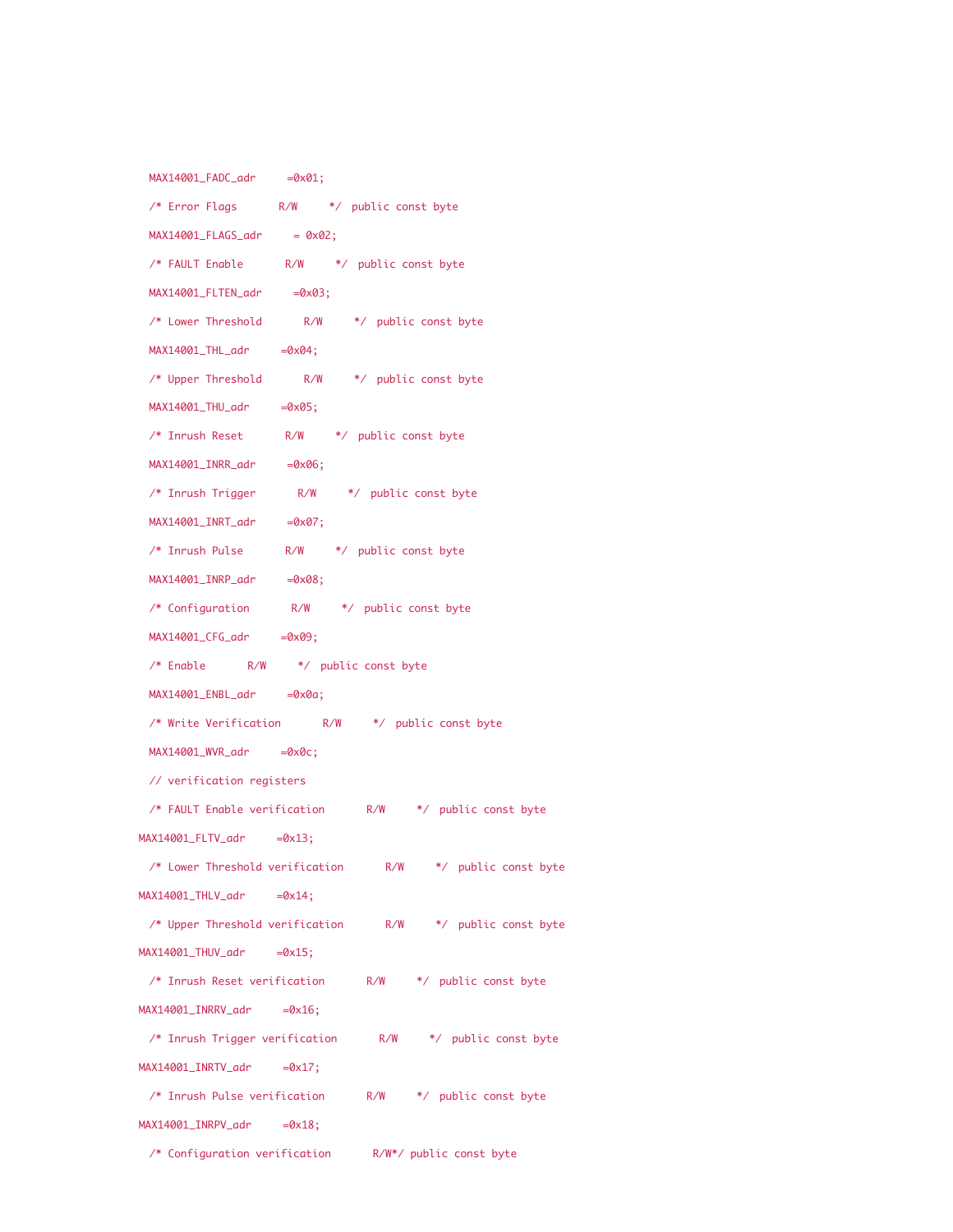```
MAX14001_CFGV_adr =0x19;
     /* Enable verification R/W */ public const byte
   MAX14001 ENBLV adr =0x1a;
     void MAX14001_SPI_CS_ l()
     {
      MAX14001EVAL_USB2PMB_adapter.SPI_CS0 Enable();
     }
   void MAX14001_SPI_CS_ h()
     {
      MAX14001EVAL_USB2PMB_adapter.SPI_CS0 Disable();
     }
     // maximum 5MHz SPI clock for this device !!
     //********************************************************************
     //*
     //*Function: MAX14001_read
     //* Description: Read one Register from MAX14001
     //*
     //* Input: Register-Address (take from definitions in header-file)
     //* Output: 8bit data-sample
     //*
     //********************************************************************/
void MAX14001_read ( byte Register)
   {
     // 5-bit Address (MSB to LSB), R/W bit (1=W/0=R), 10-bit Data (MSB to LSB)
     // 15 14 13 12 11 10 9 8 7 6 5 4 3 2 1 0
     // A4 A3 A2 A1 A0 R/W D9 D8 D7 D6 D5 D4 D3 D2 D1 D0
     // construct the dataword to send on SPI:
     UInt16 data_to_send = (UInt16) ((UInt16)Register) <<11) & 0xf800);
     // reverse the bits
     data_to_send = reverse_uint16( data_to_send);
     MAX14001_SPI_CS_ l();
     MAX14001EVAL_USB2PMB_adapter.SPI_W_transaction_16( data_to_send);
     MAX14001EVAL_USB2PMB_adapter.SPI_RW_transaction_16(data_to_send);
     MAX14001_SPI_CS_ l();
```

```
}
```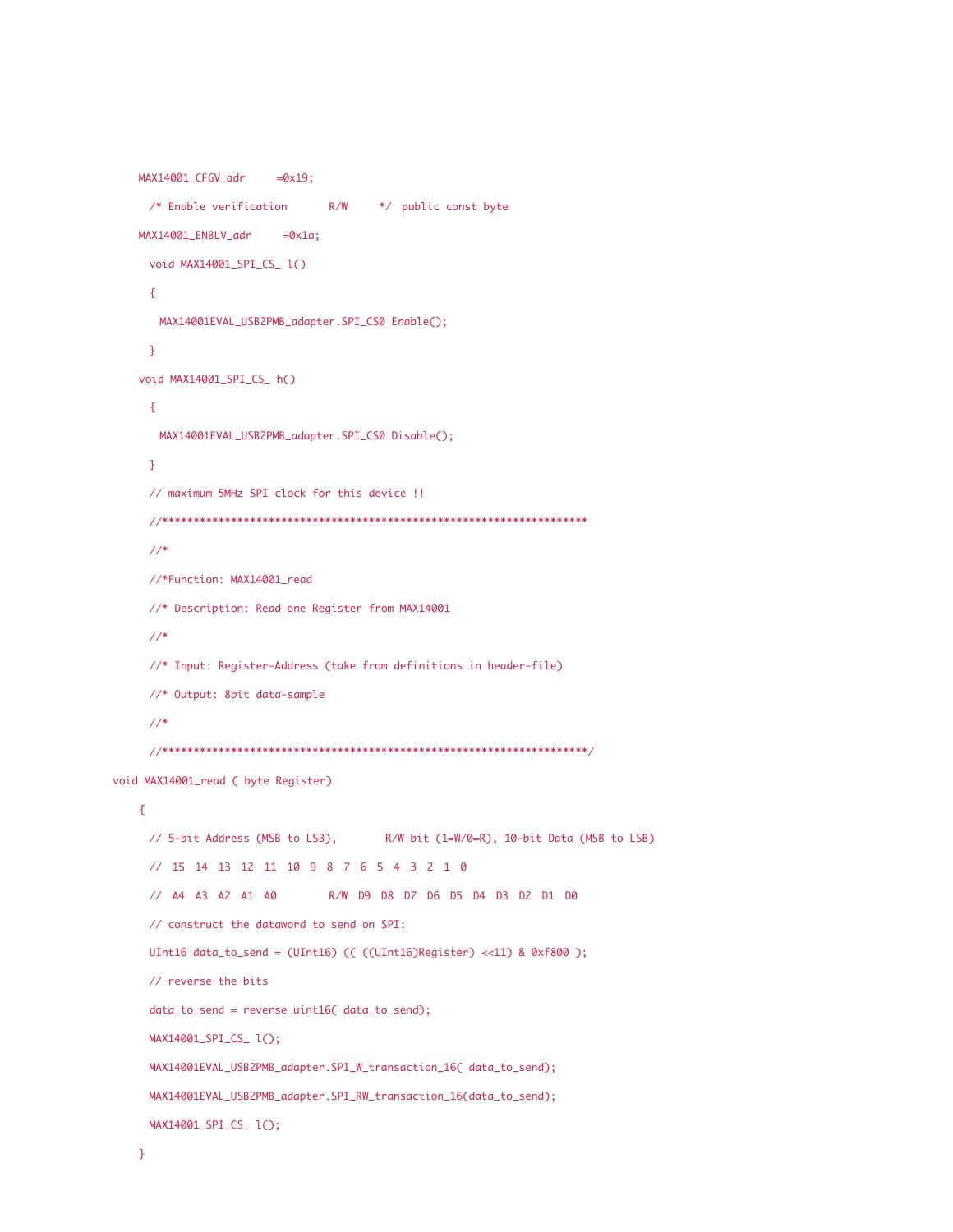```
//********************************************************************
//*
//* Function: MAX14001_write
//* Description: Write one Register to MAX14001
//*
//* Input: Register-Address (take from definitions in header-file)
//* Output: 8bit data-sample
//*
//********************************************************************/
void MAX14001_write ( byte Register, UInt16 data)
{
 // 5-bit Address (MSB to LSB), R/W bit (1=W/0=R), 10-bit Data (MSB to LSB)
 // 15 14 13 12 11 10 9 8 7 6 5 4 3 2 1 0
 // A4 A3 A2 A1 A0 R/W D9 D8 D7 D6 D5 D4 D3 D2 D1 D0
 // construct the dataword to send on SPI:
 UInt16 data_to_send = (UInt16) ( (( ((UInt16)Register) <<11) & 0xf800 ) + data + 1024); // 1024 sets write bit
 // reverse the bits
 data_to_send = reverse_uint16( data_to_send);
 MAX14001_SPI_CS_ l();
 MAX14001EVAL_USB2PMB_adapter.SPI_W_transaction_16 ( data_to_send);
 MAX14001_SPI_CS_ l();
}
UInt16 reverse_uint16(UInt16 x)
{
 UInt16 y= (UInt16) ((((x >> 0) & 1) << 15) |
 (((x \gg 1) \& 1) \ll 14)(((x \gg 2) 8 1) \ll 13)(((x \gg 3) \& 1) \ll 12)(((x \gg 4) \& 1) \ll 11)(((x \gg 5) \& 1) \ll 10)(((x \rightarrow 6) \& 1) \leftrightarrow 9) |
 (((x \gg 7) \& 1) \ll 8) |
 (((x \gg 8) 8 1) \ll 7)(((x \rightarrow 9) \& 1) \leftrightarrow 6) |
 (((x \gg 10) \& 1) \lt \lt 5)
```